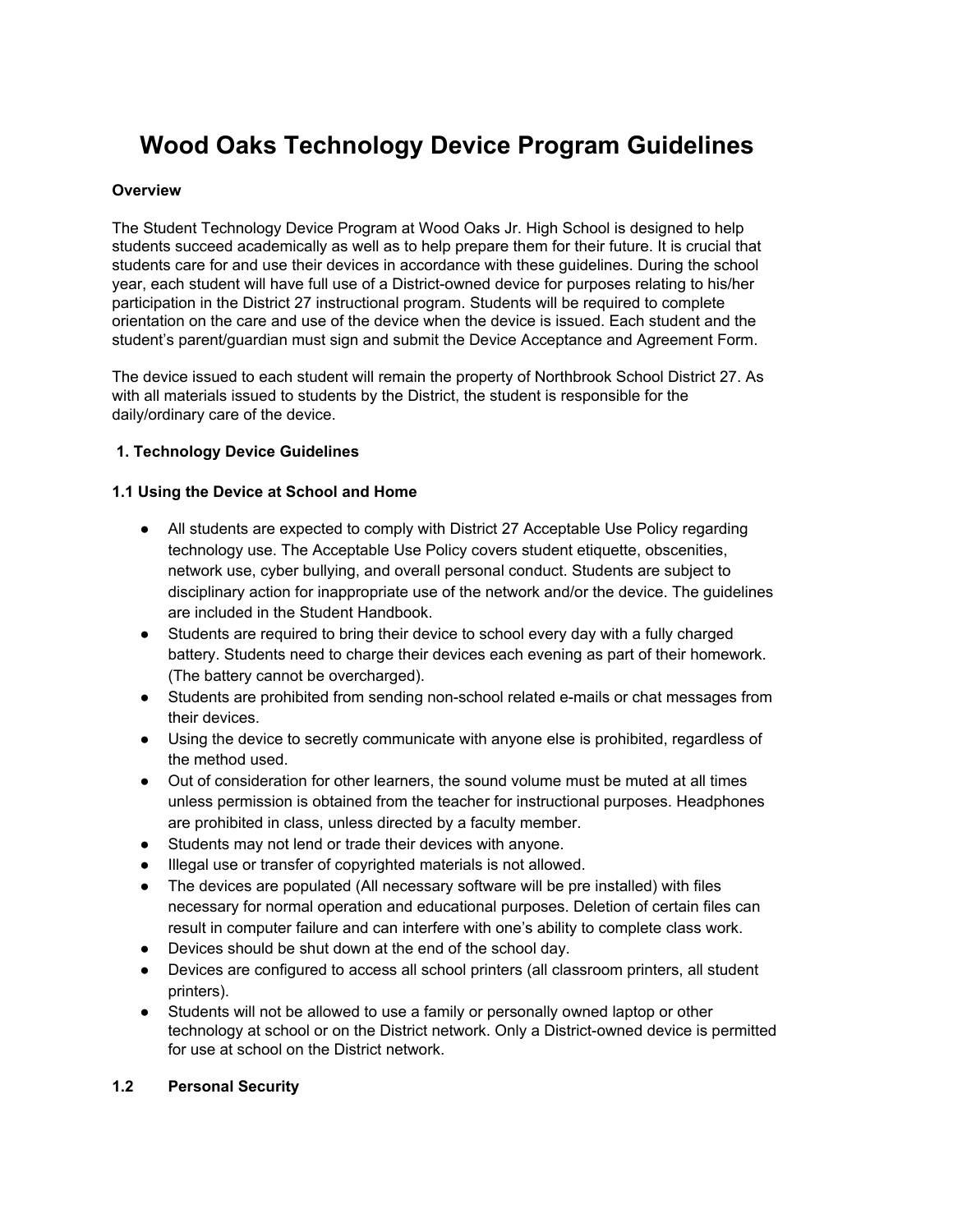- Each device is identified by a specific number and is assigned to a specific carrying case. This is to ensure that students always have their assigned device. All labeling should remain on the device at all times. Devices should never be switched from case to case or from student to student.
- Students should never share their usernames or passwords at anytime for any reason.
- The device is for school use only, not for personal use.

## **1.3 File Management**

● All will utilize the Google Apps suite of tools. Student files are saved to their personal online storage and accessible on any internet enabled device.

# **1.4 Device Storage**

- During the school day, the device either needs to be in the direct possession of the student or stored in a secured locker. Unattended/unsecured devices are in danger of being lost or stolen. The student and parent(s) are financially responsible if a device is lost or stolen.
- Unsupervised devices will be confiscated by staff. Disciplinary action may be taken for leaving a device in an unsupervised or unsecured location.

## **1.5 General Care and Precaution**

- Students should always place devices away from food and drink.
- Care should be exercised when plugging in and removing power cords, cables, and external storage devices.

Devices should remain free from any type of defacement; this includes but is not limited to marking, painting, drawing, stickers, glitter, or marring the surface in any way.

- Liquid cleaning solution should not be directly applied to the device screen or keyboard.
- Devices should not be exposed to direct sunlight, extreme temperatures, or ultraviolet light. Do not leave a device in the car or on the playground. Such exposure to extreme heat or cold could result in damage.

# **2.Ownership**

# **2.1 Change in Student Status during the School Year**

- In the event a student withdraws from the District prior to the last day of school, the device and all peripherals must be returned to District 27 prior to the withdrawal.
- The Technology User Fee for the school year will be reimbursed on a prorated basis.

# **2.2 Graduation**

- **Upon graduation, student devices will be turned into the district for repurposing.**
- **All student work at the end of 8th grade will be deleted over the summer. Students**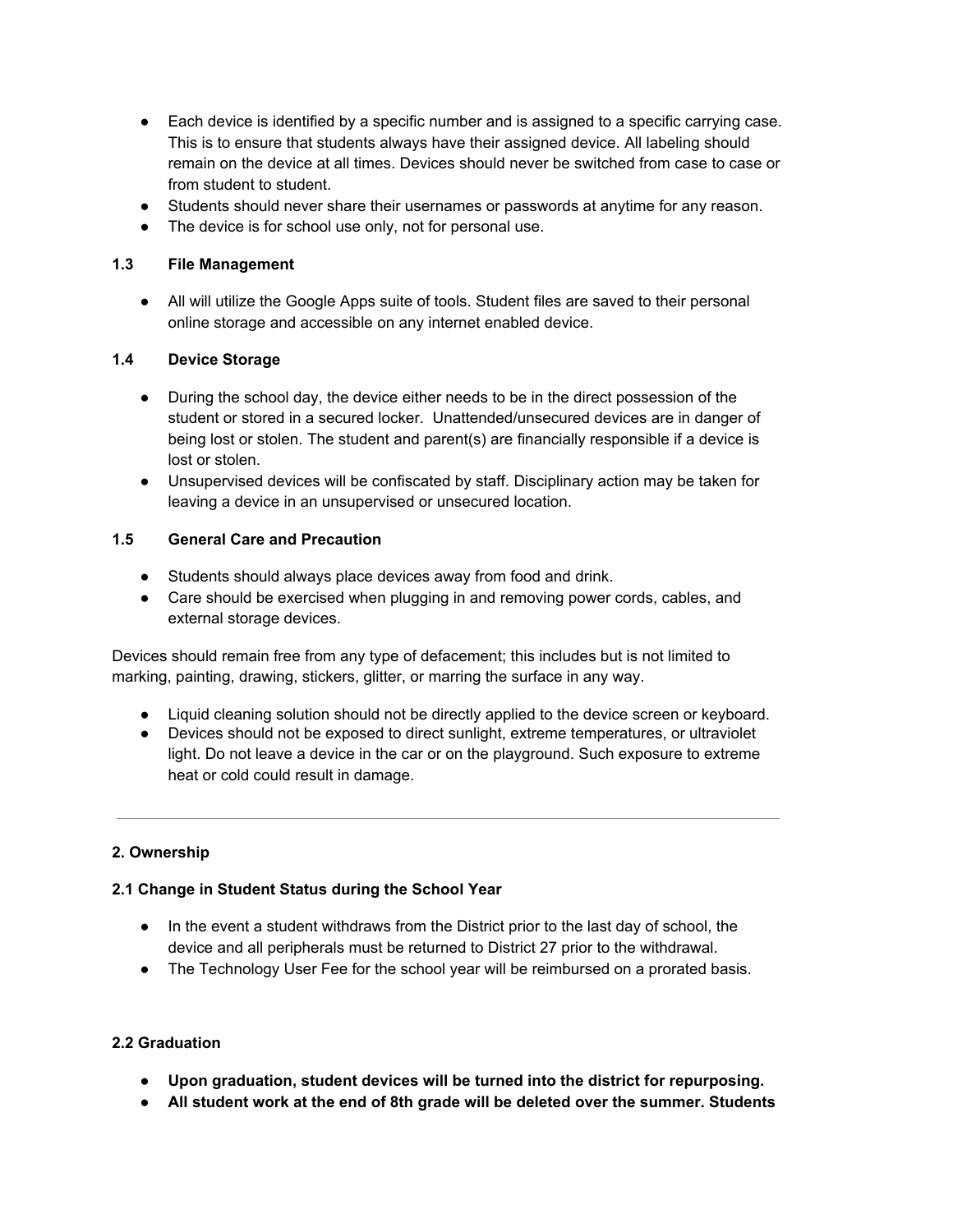**will have a chance to download and archive their documents. This will be the responsibility of the student to do.** 

#### **3.Maintenance and Support**

#### **3.1 Maintenance**

Regular maintenance and repair of the device will be conducted solely by Northbrook School District 27 personnel. Under no circumstances should students, parents, or third party entities attempt any repairs on the devices. The devices will be turned in over summer break to be updated and physical damage will be assessed. Devices will be collected during winter, spring, and summer breaks for maintenance. Students will not be permitted to use the District devices during any of the breaks.

## **3.2 Repair**

Student devices will be repaired by District staff. In the event of a repair, students will be issued a replacement device. The replacement device will be assigned to that student permanently. Parents are not charged a deductible for repairs.

#### **3.3 Chronic Abuse**

Students displaying disregard for their devices may lose take-home privileges. Students will receive a warning prior to this action taken.

## **3.4 Device left at home**

If a student leaves the device at home, a loaner laptop will be provided, as appropriate, for use during the school day only. Students will need to return the loaner laptop at the end of the day.

## **3.5 Lost or Stolen**

In the event that equipment is lost or stolen, the student must immediately notify the Technology Department personnel or School Administration. Parents may want to file a report with the Northbrook Police Department. The parent may be responsible for the cost of the lost netbook and any necessary peripherals such as power cord.

#### **4 Software**

#### **4.1 Software Installation**

● Students are prohibited from installing any software or software updates on the devices. All software installation must be performed by Northbrook School District 27 Technology Staff.